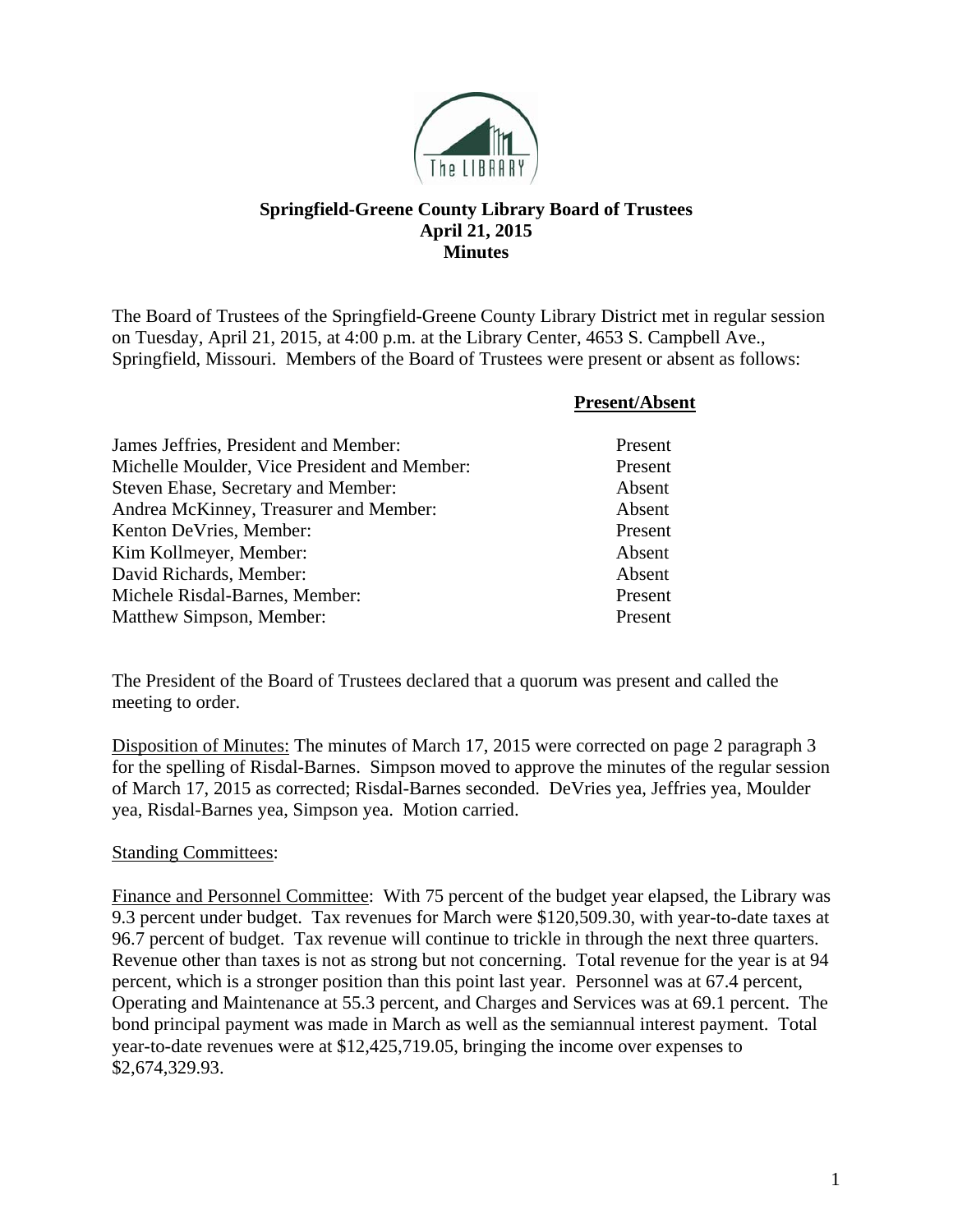On the balance sheet, cash was at \$9,229,474.30, which was very consistent with FY14. Liabilities decreased slightly due to the bond principal payment.

The board discussed possible changes to the presentation of the budget to reflect the cash carry forward differently.

Buildings and Grounds Committee: Risdal-Barnes reported on the committee meeting:

- The playground-style train was installed in the Library Station, and the old train is gone.
- During sidewalk repair at the Ash Grove Branch, the side door was damaged and has been replaced.
- At the Park Central Branch, a rain tree has been placed outside, with funding by a grant through the James River Water Basin. The Coffee Ethic is using the water to water their plants.
- At the Midtown Carnegie Branch, new fire alarms have been installed upstairs.
- At the Library Center, the maintenance crew has been remedying the breaking chairs by reinforcing each one.
- At the Library Center, two DVRs are being upgraded.
- The IT department no longer has a van; a vendor has purchased the damaged van from the Library.

Report of the Director:

- On Friday, April 3, Governor Jay Nixon released the funding for libraries in the 2015 state budget that he was withholding.
- The 2016 state budget is currently in conference in the Missouri Senate. So far, the budget stands at \$753,000 for State Aid and \$1.5 million for REAL (Remote Electronic Access for Libraries). If these two amounts stand, State Aid to libraries will be reduced from 50 cents per capita to 13 cents per capita, and the REAL money will be cut almost in half.
- The Springfield Metro Partnership's last legislative breakfast of the session is in Jefferson City on April 22. Cooper and Community Relations Director Kathleen O'Dell will visit with legislators and deliver to the governor's office the petition that was on the Library's Facebook page and signed by more than 2,000 people.
- Lois Lowry, author of *The Giver*, spoke to a standing-room-only crowd of about 600 people at the Springfield Art Museum on April 2 as part of the community-wide One Read program.
- The Missouri Arts Council has awarded the Library a grant for \$2,085 to help fund Summer Reading Program performances by Juggling Jeff and Parasol Puppets.
- Two representatives from the Missouri State Library visited the Library to do an audit of LSTA grants, and had no recommendations for changes. They asked for permission to use the grant information template created by Accounting Associate Jenny Keltner.
- Cooper was part of a panel at the Springfield Area Chamber of Commerce on March 18 for their Local Issues Public Policy Task Force, presenting on the topic, "What's on the Horizon for the Public Sector 2015-2016."
- Cooper attended the Secretary of State's Library Development Task Force on April 10.
- Library Center Youth Services Associate Valerie Bogert was photographed for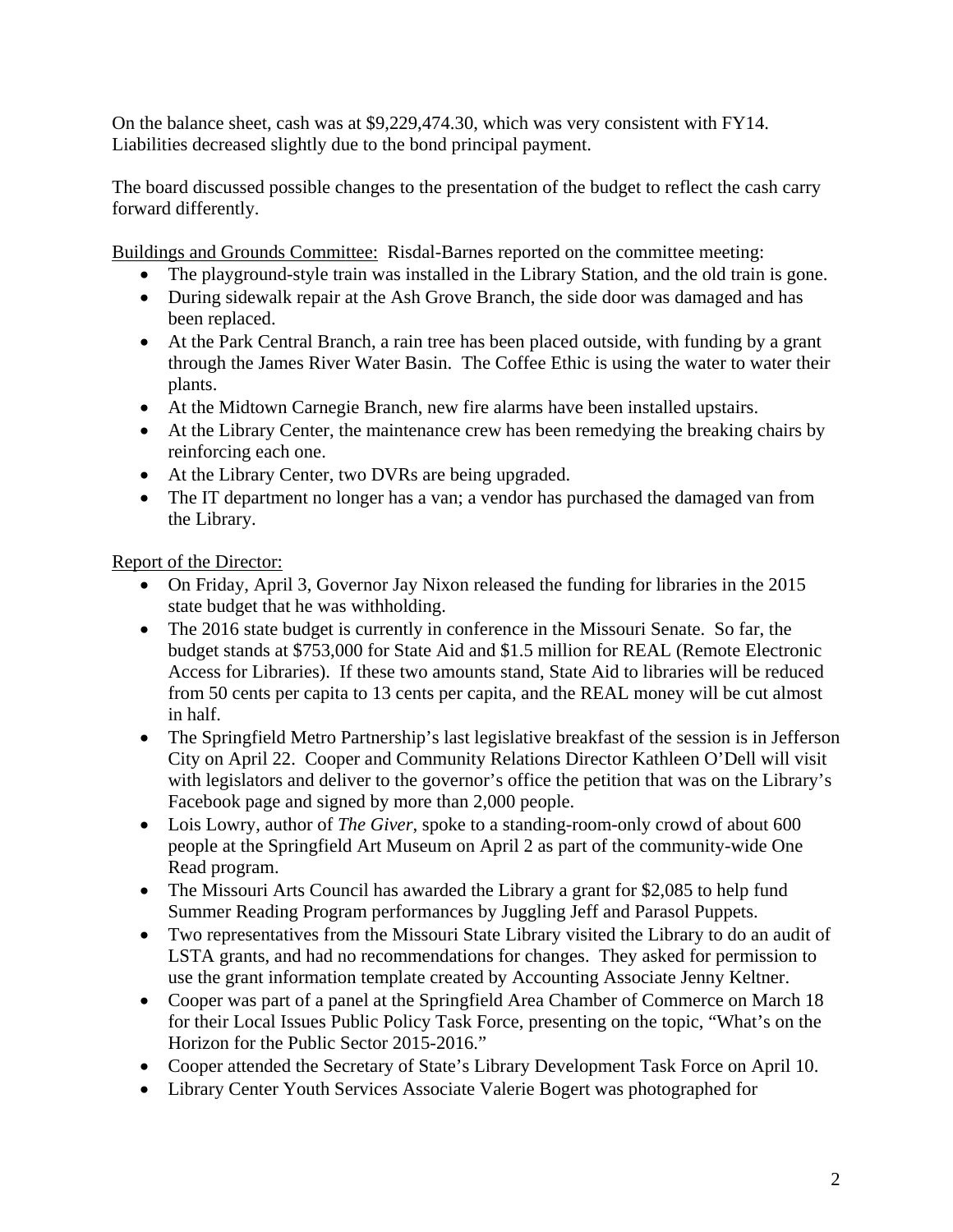photographer Kyle Cassidy's project "This is What a Librarian Looks Like."

• The Friends of the Library spring book sale brought in over \$22,000 in sales in three hours on April 20.

Miscellaneous Items: Foundation and Development Director Valerie Richardson reminded the board that Give Ozarks Day begins May 5 and runs midnight to 11:59 p.m. Donations at the event will go to the Annie Busch Fund for Early Literacy. Free yoga classes start off the day, along with coffee and donuts. Donations can be made online at giveozarks.org. Board members were also encouraged to spread the word on social media.

Adjournment: Risdal-Barnes moved to adjourn; DeVries seconded. DeVries yea, Jeffries yea, Moulder yea, Risdal-Barnes yea, Simpson yea. Motion carried. The board adjourned at 4:40 p.m.

Board of Trustees

Director of Business Operations

\_\_\_\_\_\_\_\_\_\_\_\_\_\_\_\_\_\_\_\_\_\_\_\_\_\_\_\_\_\_\_\_\_\_\_\_\_\_

\_\_\_\_\_\_\_\_\_\_\_\_\_\_\_\_\_\_\_\_\_\_\_\_\_\_\_\_\_\_\_\_\_\_\_\_\_\_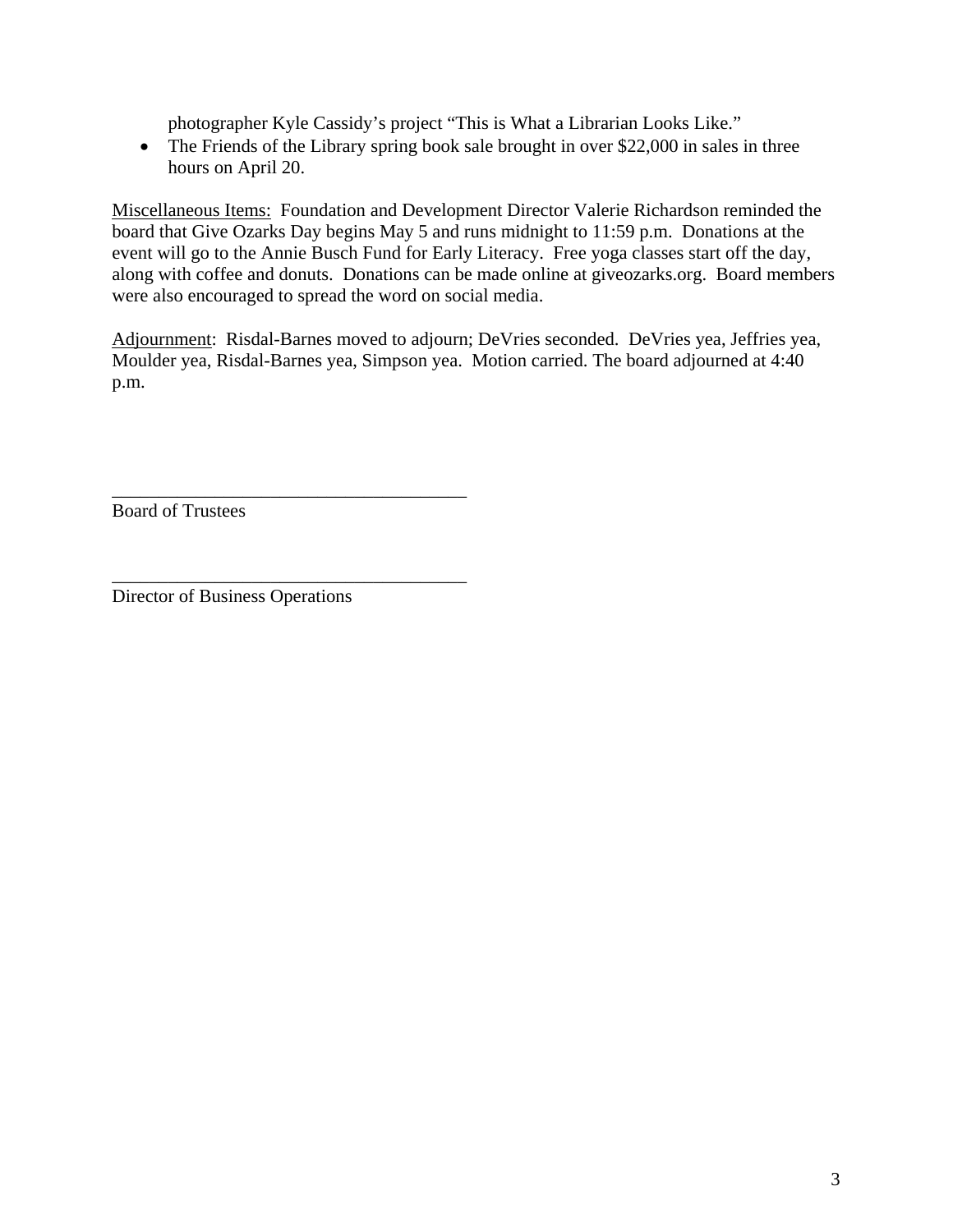

## **Springfield-Greene County Library Board of Trustees April 21, 2015 Minutes Board Retreat**

The Board of Trustees of the Springfield-Greene County Library District met in open session for the annual board retreat on Tuesday, April 21, 2014, at 12:00 p.m. at the Library Center, 4653 S. Campbell, Springfield MO 65810. Members of the Board of Trustees were present or absent as follows:

|                                              | <b>Present/Absent</b> |
|----------------------------------------------|-----------------------|
| James Jeffries, President and Member:        | Present               |
| Michelle Moulder, Vice President and Member: | Present               |
| Steven Ehase, Secretary and Member:          | Present               |
| Andrea McKinney, Treasurer and Member:       | Present               |
| Kenton DeVries, Member:                      | Present               |
| Kim Kollmeyer, Member:                       | Absent                |
| David Richards, Member:                      | Absent                |
| Michele Risdal-Barnes, Member:               | Present               |
| Matthew Simpson, Member:                     | Present               |

The President of the Board of Trustees declared that a quorum was present and called the meeting to order.

Review of Remarks to Local Issues Public Policy Task Force: Cooper reviewed her remarks to the Local Issues Public Policy Task Force, including her comments on state funding, passport application acceptance by the Library District, the Brentwood capital campaign, and the two most pressing funding needs for the Library, which are aging buildings and raising salaries. At the task force meeting, she reviewed the public survey results, the developing strategic plan, and Library statistical information.

Potential Board Member Discussion: The board discussed board replacement possibilities for DeVries, Kollmeyer, and Richards, whose terms expire June 30, 2015.

Brentwood Capital Campaign: Foundation and Development Director Valerie Richardson updated the board on the Brentwood capital campaign. The board discussed the plan for the kickoff of the public phase of the capital campaign. It was the consensus of the board to recommend that the Foundation commit to a public phase kickoff date in the fall.